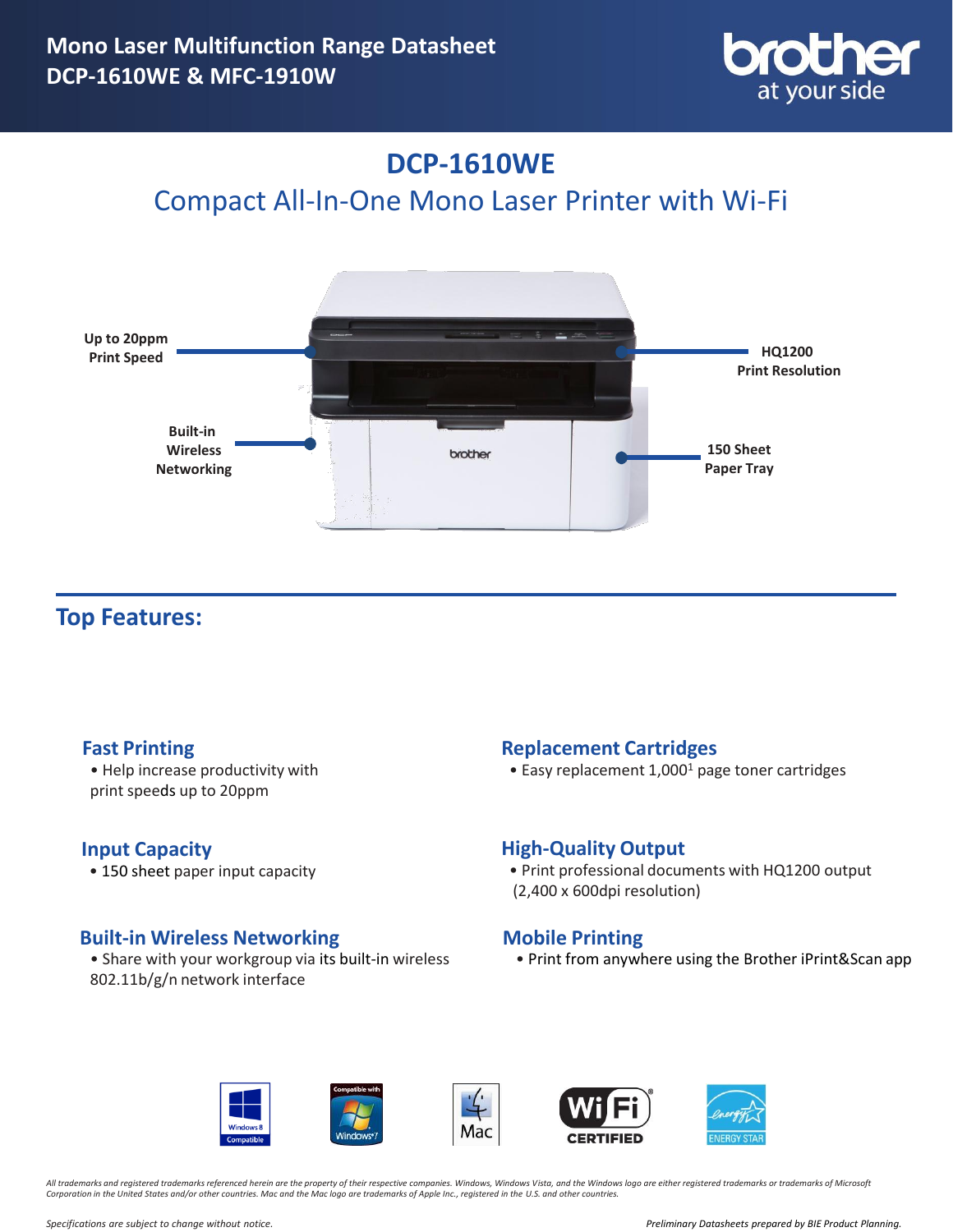# **brother**

### **General**

| <b>Technology</b>                    | Electrophotographic Laser Printer        |
|--------------------------------------|------------------------------------------|
| <b>Laser Classification</b>          | Class 1 laser product (IEC 60825-1:2007) |
| Processor                            | 200MHz                                   |
| Local Interface                      | Hi-Speed USB 2.0                         |
| <b>Wireless Network</b><br>Interface | IEEE 802.11b/g/n                         |
| <b>Memory</b>                        | 32MB                                     |
| Display                              | 2 Line x 16 characters                   |
|                                      |                                          |

### **Printer**

| Print Speed (A4)  | 20ppm (pages per minute)              |
|-------------------|---------------------------------------|
| <b>Resolution</b> | HQ1200 (2,400 x 600dpi), 600 x 600dpi |
|                   |                                       |

### **FPOT (First Print Out Time)** Less than 10 seconds from ready mode

| Warm-Up Time           | Less than 18 seconds from sleep mode |
|------------------------|--------------------------------------|
| <b>Print Languages</b> | GDI                                  |

### **Driver Compatibility**

|                             | Windows $8^{\circ}$ (32 & 64 bit editions)                                                      |
|-----------------------------|-------------------------------------------------------------------------------------------------|
|                             | Windows 7 <sup>®</sup> (32 & 64 bit editions)                                                   |
|                             | Windows Vista® (32 & 64 bit editions)                                                           |
|                             | Windows® XP Professional (32 & 64 bit editions)                                                 |
| <b>Windows</b> <sup>®</sup> | Windows® XP Home Edition                                                                        |
|                             | Windows® Server 2012 & 2008R2 <sup>*</sup>                                                      |
|                             | Windows® Server 2008 (32 & 64 bit editions)*                                                    |
|                             | Windows® Server 2003 (32 & 64 bit editions)*<br>*Windows® Server supports network printing only |
| Macintosh <sup>5</sup>      | OS X 10.7.5, 10.8.x, 10.9.x                                                                     |
|                             |                                                                                                 |
| l inux <sup>5</sup>         | CUPS, LPD/LPRng (x86/x64 environment)                                                           |
|                             |                                                                                                 |

### **Colour Scanner**

| <b>Scan Resolution from</b><br><b>Scanner Glass</b> | Up to 600 x 1,200dpi                                                   |
|-----------------------------------------------------|------------------------------------------------------------------------|
| <b>Interpolated Scan</b><br>Resolution <sup>6</sup> | 19,200 x 19,200dpi                                                     |
| <b>Colour Depth</b>                                 | 24 bit internal / external colour scanner                              |
| <b>Grey Scale</b>                                   | 256 shades of grey are available for scanning                          |
| Scan Key <sup>6</sup>                               | Enables users to scan a document to email,<br>Image, File & SharePoint |
| Pull Scanning <sup>6</sup>                          | Scan to email, Image, File & SharePoint                                |

### **Printer Functions**

| N-up Printing <sup>3</sup>             | Reduce up to 2, 4, 9, 16 or 25 A4 pages into just<br>one A4 page (Mac, up to 2, 4, 6, 9, or 16)       |
|----------------------------------------|-------------------------------------------------------------------------------------------------------|
| Poster Printing <sup>4</sup>           | Enlarge 1 A4 page into a poster using 4, 9, 16 or<br>25 A4 pages                                      |
| <b>Watermark Printing</b> <sup>4</sup> | Watermark your documents with predefined text<br>or with your own user-defined messages               |
| <b>ID Printing</b> <sup>4</sup>        | Add identification to your printed documents<br>(date & time, short custom message or PC<br>username) |
| Manual 2-Sided Print <sup>4</sup>      | Manual 2-sided printing                                                                               |
| Booklet Printing <sup>4</sup>          | Print documents in A5 booklet format using<br>manual 2-sided print                                    |
| Skip Blank Page <sup>4</sup>           | Ignores any blank pages in your documents                                                             |
| Print Profiles <sup>3</sup>            | Store your favourite driver settings as profiles to<br>easily recall them                             |
| Print Text In Black <sup>4</sup>       | Converts all text in your documents to black<br>when printed                                          |
|                                        |                                                                                                       |

#### **Scanner Driver**

| Windows <sup>®</sup>   | TWAIN & WIA (Windows® 8, Windows® 7,<br>Windows Vista® & Windows® XP) |
|------------------------|-----------------------------------------------------------------------|
| Macintosh <sup>5</sup> | <b>TWAIN &amp; ICA</b>                                                |
| Linux <sup>5</sup>     | SANE                                                                  |

### **Paper Handling**

| Paper Input <sup>2</sup>  | Standard Tray - 150 sheets |
|---------------------------|----------------------------|
| Paper Output <sup>2</sup> | Face Down - 50 sheets      |

### **Media Specification**

| <b>Media Types &amp; Weights</b> | Standard Tray - plain & recycled paper<br>(between $65 - 105g/m^2$ )          |
|----------------------------------|-------------------------------------------------------------------------------|
| <b>Media Sizes</b>               | Standard Tray - A4, Letter, Legal, Folio, A5,<br>A5(Long Edge), B5, Executive |

*<sup>1</sup>Approx declared yield value in accordance with ISO/IEC 19752*

*<sup>2</sup>Calculated with 80g/m² paper <sup>3</sup>Windows® & Mac® only*

*<sup>4</sup>Windows® only*

*<sup>5</sup>Optional free download from the Brother Solutions Centre [http://solutions.brother.com](http://solutions.brother.com/)*

*<sup>6</sup>Requires Brother software*

<sup>7</sup>Maximum number of printed pages per month can be used to compare designed durability between like Brother products. For maximum printer life, it is best to choose a printer with a duty cycle that far exceeds your *print requirements*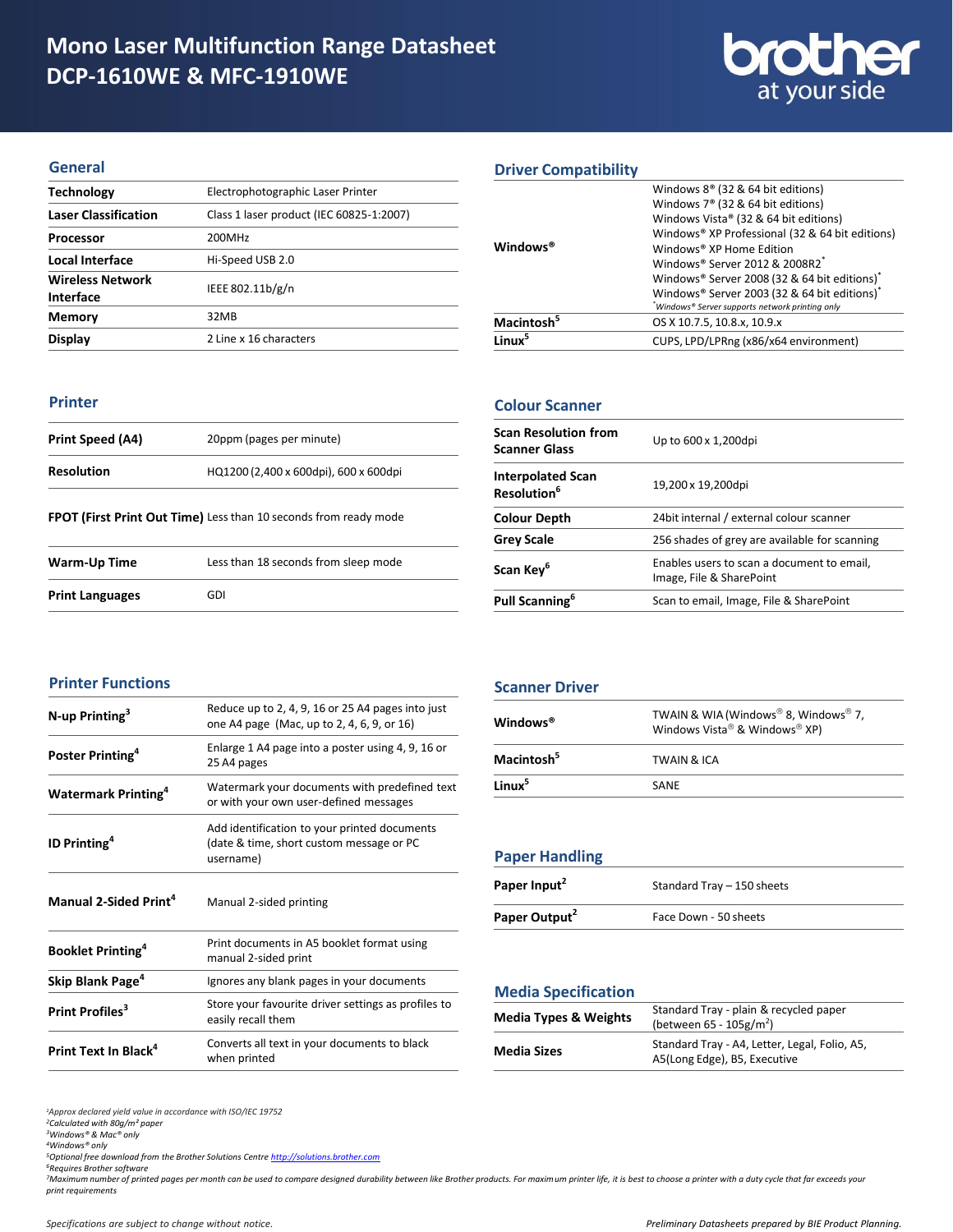

### **Copier**

| $Speed - (A4)$                          | Up to 20cpm (copies per minute)                                          |
|-----------------------------------------|--------------------------------------------------------------------------|
| <b>FCOT</b><br>(First Copy Out Time)    | Less than 16 seconds from ready mode                                     |
| <b>Resolution</b>                       | 600 x 600dpi                                                             |
| Multi-Copying / Stack /<br>Sort         | Makes up to 99 copies of each page / Stacks or<br>Sorts                  |
| <b>Enlargement / Reduction</b><br>Ratio | Reduce or Increase document sizes from 25% to<br>400% in 1% increments   |
| N in 1 Copying                          | Allows the user to compress 2 or 4 pages on to a<br>single A4 sheet      |
| 2in1 ID Copying                         | Allows the user to copy both sides of an ID card<br>to a single A4 sheet |
| <b>Grey Scale</b>                       | 256 shades of grey are available for copying                             |

### **Network & Security**

| <b>Wireless Network</b>          | IEEE 802.11b/g/n (Infrastructure Mode / Adhoc     |
|----------------------------------|---------------------------------------------------|
|                                  | Mode)                                             |
| <b>Wireless Setup Support</b>    | Wi-Fi Protected Setup (WPS) & AirStation One-     |
|                                  | Touch Secure System (AOSS)                        |
| <b>Wireless Applications</b>     | <b>Vertical Pairing</b>                           |
| <b>Network Protocols</b>         | TCP/IP (IPv4 and IPv6)                            |
|                                  | ARP, RARP, BOOTP, DHCP, APIPA(Auto IP),           |
|                                  | WINS/NetBIOS name resolution, DNS resolver,       |
|                                  | mDNS, LLMNR responder, LPR/LPD, Custom Raw        |
| IP <sub>v</sub> 4                | Port/Port 9100, IPP, FTP Server, SNMPv1/v2c,      |
|                                  | HTTP Server, TFTP Client and Server, SMTP Client, |
|                                  | ICMP, Web Services (Print/Scan)                   |
|                                  | NDP, RA, DNS Resolver, mDNS, LLMNR                |
|                                  | responder, LPR/LPD, Custom Raw Port/ Port         |
| IPv6 (off by default)            | 9100, IPP, FTP Server, SNMPv1/v2c, HTTP Server,   |
|                                  | TFTP Client and Server, SMTP Client, ICMPv6,      |
|                                  | Web Services (Print/Scan)                         |
| <b>Wireless Network Security</b> | WEP 64/128 bit, WPA-PSK (TKIP/AES), WPA2-PSK      |
|                                  | (AES), SMTP-AUTH                                  |
| <b>Email Notifications</b>       | Automatically have the device send an Email to a  |
|                                  | nominated Email address when it requires          |
|                                  | attention                                         |
| <b>IPv4 Restrict</b>             | Restrict which network users either can or        |
|                                  | cannot access the device over the network         |

### **Network Management Utilities**

|                                                 | <b>BRAdmin Professional 3<sup>4&amp;5</sup></b> LAN/WAN management software |
|-------------------------------------------------|-----------------------------------------------------------------------------|
| <b>Driver Deployment</b><br>Wizard <sup>4</sup> | Easily create print drivers for hassle free<br>deployment over your network |
| <b>Embedded Web Server</b>                      | Web based print management software<br>embedded onto the device             |

### **Working with you for a better environment**

At Brother, our green initiative is simple. We strive to take responsibility, act respectfully and try to make a positive difference to help build a society where sustainable development can be achieved. We call this approach Brother Earth. **www.brotherearth.com**

### **Mobile Printing & Scanning**

| iPrint&Scan<br>(Android)                    | Print directly from or scan directly to a smart<br>phone or tablet running the Android Operating<br>System |
|---------------------------------------------|------------------------------------------------------------------------------------------------------------|
| iPrint&Scan<br>(iPad / iPhone / iPod)       | Print directly from or scan directly to an iPad /<br>iPhone / iPod Touch                                   |
| iPrint&Scan<br>(Windows <sup>®</sup> Phone) | Print directly from or scan directly to a smart<br>phone running the Windows® Phone Operating<br>System    |
| Print&Scan<br>(Windows <sup>®</sup> 8 & RT) | Print directly from or scan directly to a Windows®<br>8 or Windows RT Tablet                               |

### **Supplies**

| <b>Inbox Toner</b>     | $1,000$ pages <sup>1</sup>                                                                                                                                                    |
|------------------------|-------------------------------------------------------------------------------------------------------------------------------------------------------------------------------|
| <b>Standard Toner</b>  | TN-1030 - 1,000 pages <sup>1</sup>                                                                                                                                            |
| <b>Other Supplies</b>  | DR-1030 - 10,000 pages                                                                                                                                                        |
| <b>Carton Contents</b> | Toner Cartridge, Drum, Power Supply Cord,<br>Driver Software For Windows®, Quick Set-Up<br>Guide, PC Interface Cable NOT Included                                             |
|                        | The frequency of replacement consumables will vary depending on the complexity of the<br>prints, the percentage of coverage, paper size, page per job, and the type of media. |

### **Dimensions & Weight**

| <b>With Carton</b>    | 481 x 436 x 406 mm 9Kg  |
|-----------------------|-------------------------|
| <b>Without Carton</b> | 385 x 340 x 255mm 7.2Kg |

### **Duty Cycles**

| <b>Recommended Monthly</b>   | $250 - 1,800$ pages monthly print volume |
|------------------------------|------------------------------------------|
| Maximum Monthly <sup>7</sup> | Up to 10,000 pages monthly print volume  |

### **Environment**

| <b>Power Consumption</b>    | Printing - 390W, ready - 50W, deep sleep - 0.9W,<br>$off - 0.28W$                       |
|-----------------------------|-----------------------------------------------------------------------------------------|
| <b>TEC Value</b>            | 0.7kWh / Week                                                                           |
| <b>Sound Pressure Level</b> | Printing - 52dbA, Ready - 32dbA                                                         |
| <b>Sound Power Level</b>    | Printing - 6.6BA, Ready - 4.7BA                                                         |
| <b>Power Saving</b>         | This enables the printer to consume less energy<br>when not in use                      |
| <b>Toner Saving</b>         | This reduces the toner usage and helps to reduce<br>the total cost of printer ownership |
| <b>Energy Star</b>          | Version 2.0                                                                             |

Brother Earth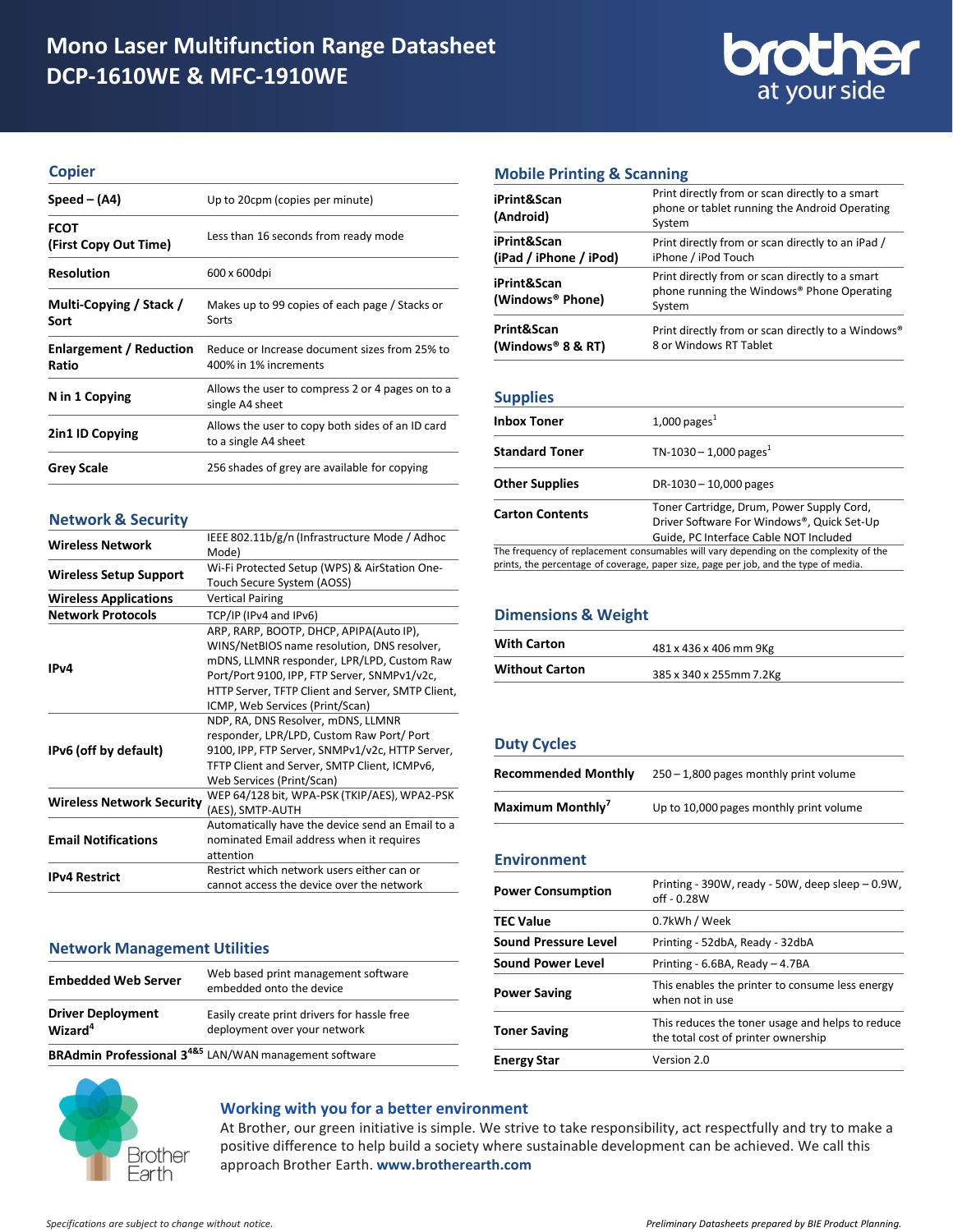

**This model is based on the DCP-1610WE plus the additional specification below**

# **MFC-1910WE**

## Compact All-In-One Mono Laser Printer with Wi-Fi



**Compared to DCP-1610WE:**

### **Automatic Document Feeder Fax Capabilities**

• 10 Sheet Automatic document feeder for multiple page scanning, copying & faxing

• 14.4Kbps modem, PC-Fax Send<sup>6&3</sup>, PC-Fax Receive<sup>6&4</sup>

All trademarks and registered trademarks referenced herein are the property of their respective companies. Windows, Windows Vista, and the Windows logo are either registered trademarks or trademarks of Microsoft<br>Corporatio